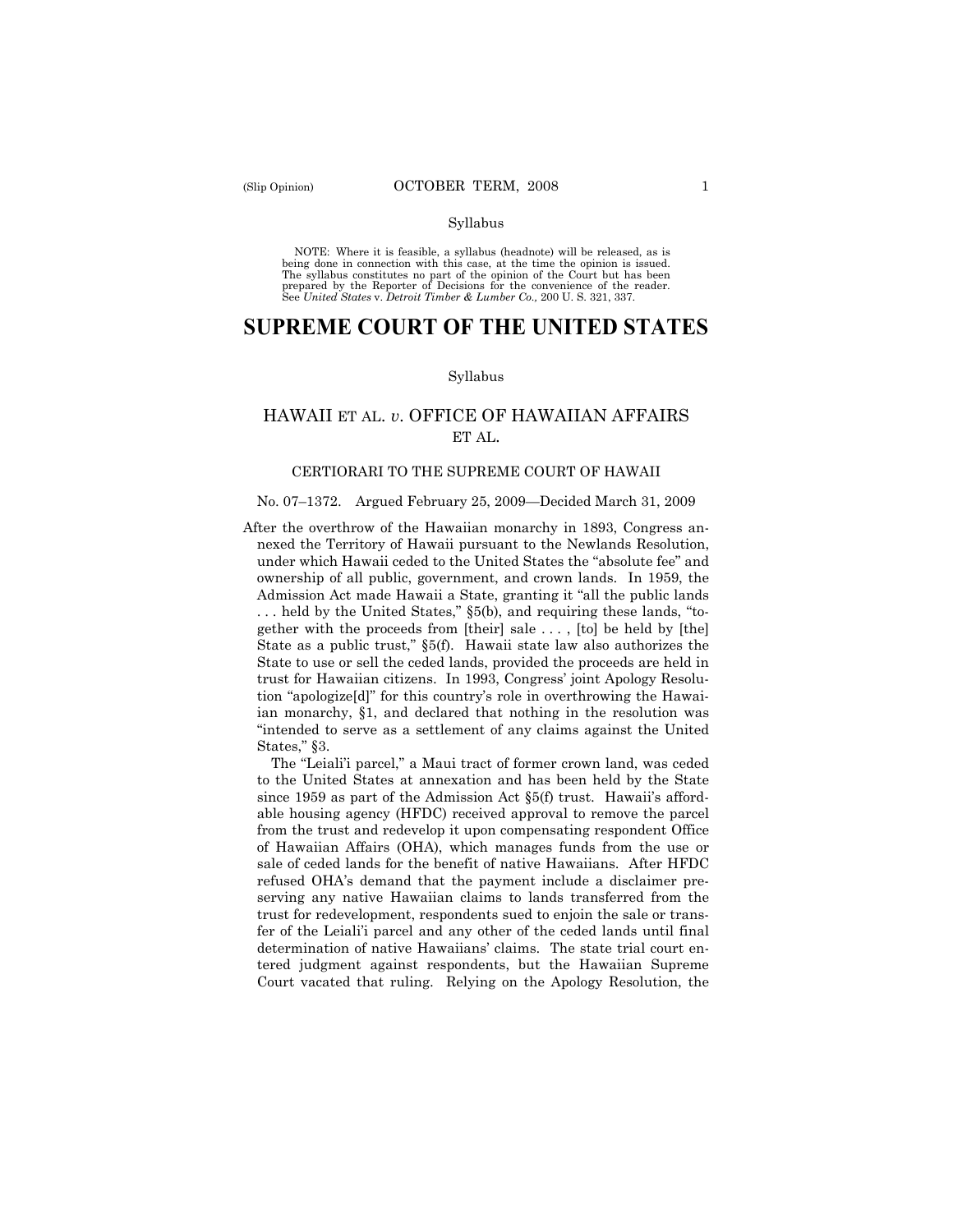#### Syllabus

court granted the injunction that respondents requested, rejecting petitioners' argument that the Admission Act and state law give the State explicit power to sell ceded lands.

*Held:* 

1. This Court has jurisdiction. Respondents argue to no avail that the case does not raise a federal question because the State Supreme Court merely held that the sale of ceded lands would constitute a breach of the State's fiduciary duty to Native Hawaiians under state law. The Court has jurisdiction whenever "a state court decision fairly appears to rest primarily on federal law, or to be interwoven with the federal law." *Michigan* v. *Long*, 463 U. S. 1032, 1040. Far from providing a plain statement that its decision rested on state law, the state court plainly held that the decision was dictated by federal law, particularly the Apology Resolution. Pp. 6–7.

2. The Apology Resolution did not strip Hawaii of its sovereign authority to alienate the lands the United States held in absolute fee and granted to the State upon its admission to the Union. Pp. 7–12.

(a) Neither of the resolution's substantive provisions justifies the judgment below. The first such provision's six verbs—*i.e.,* Congress "acknowledge[d] the historical significance" of the monarchy's overthrow, "recognize[d] and commend[ed] efforts of reconciliation" with native Hawaiians, "apologize[d] to [them]" for the overthrow, "expresse[d] [the] commitment to acknowledge [the overthrow's] ramifications," and "urge[d] the President . . . to also acknowledge [those] ramifications," §1—are all conciliatory or precatory. This is not the kind of language Congress uses to create substantive rights, especially rights enforceable against the cosovereign States. See, *e.g.*, *Pennhurst State School and Hospital* v. *Halderman*, 451 U. S. 1, 17– 18. The resolution's second substantive provision, the §3 disclaimer, by its terms speaks only to those who may or may not have "claims against the United States." The State Supreme Court, however, read §3 as a congressional recognition—and preservation—of claims *against Hawaii.* There is no justification for turning an express disclaimer of claims against one sovereign into an affirmative recognition of claims against another. Pp. 8–10.

(b) The State Supreme Court's conclusion that the 37 "whereas" clauses prefacing the Apology Resolution clearly recognize native Hawaiians' "unrelinquished" claims over the ceded lands is wrong for at least three reasons. First, such "whereas" clauses cannot bear the weight that the lower court placed on them. See, *e.g., District of Columbia v. Heller*, 554 U. S. \_\_, \_\_, n. 3. Second, even if the clauses had some legal effect, they did not restructure Hawaii's rights and obligations, as the lower court found. "[R]epeals by implication are not favored and will not be presumed unless the intention of the leg-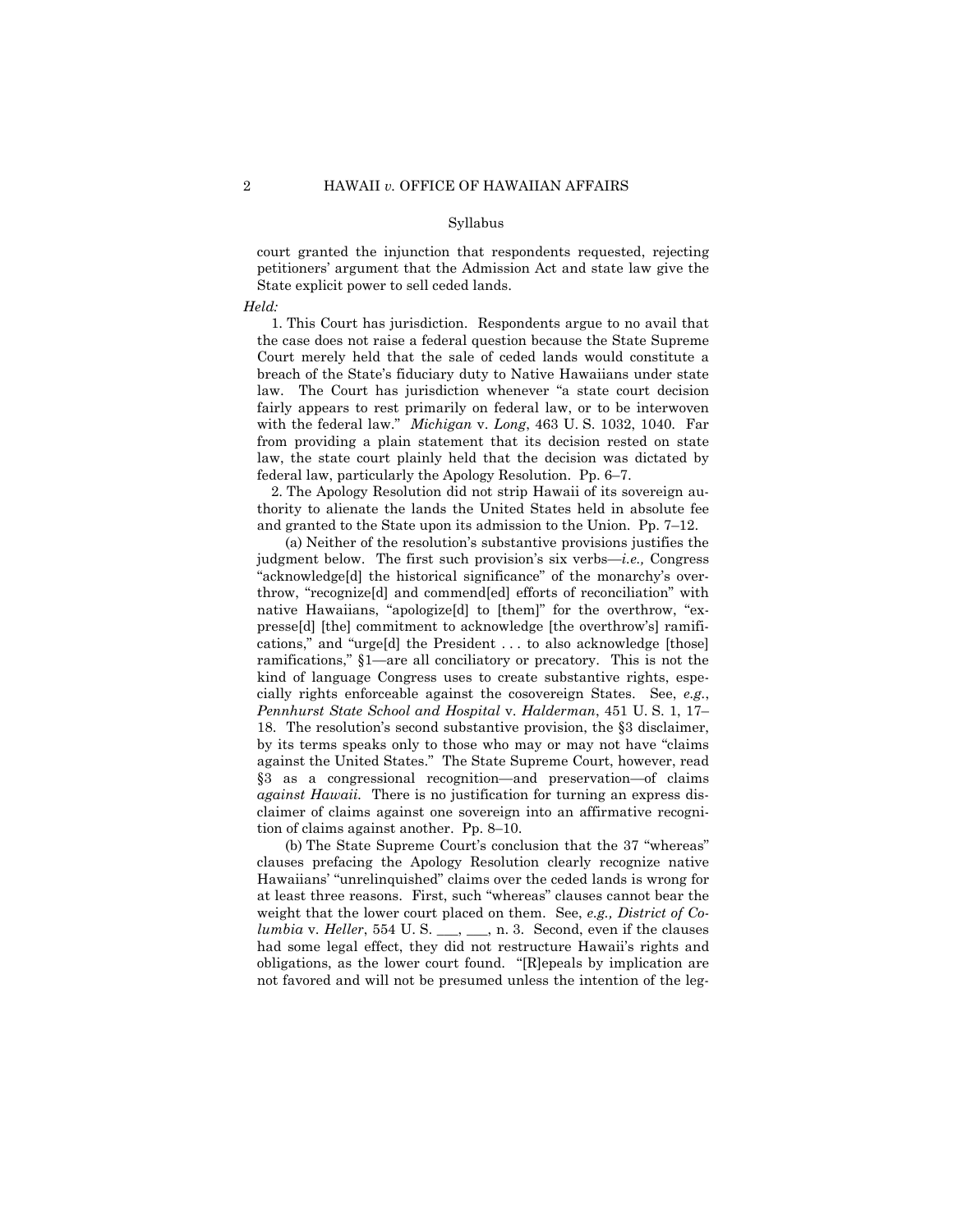## Syllabus

islature to repeal [is] clear and manifest." *National Assn. of Home Builders* v. *Defenders of Wildlife*, 551 U. S. 644, \_\_\_. The Apology Resolution reveals no such intention, much less a clear and manifest one. Third, because the resolution would raise grave constitutional concerns if it purported to "cloud" Hawaii's title to its sovereign lands more than three decades after the State's admission to the Union, see, *e.g., Idaho* v. *United States*, 533 U. S. 262, 280, n. 9, the Court refuses to read the nonsubstantive "whereas" clauses to create such a "cloud" retroactively, see, *e.g.*, *Clark* v. *Martinez*, 543 U. S. 371, 381– 382. Pp. 10–12.

117 Haw. 174, 177 P. 3d 884, reversed and remanded.

ALITO, J., delivered the opinion for a unanimous Court.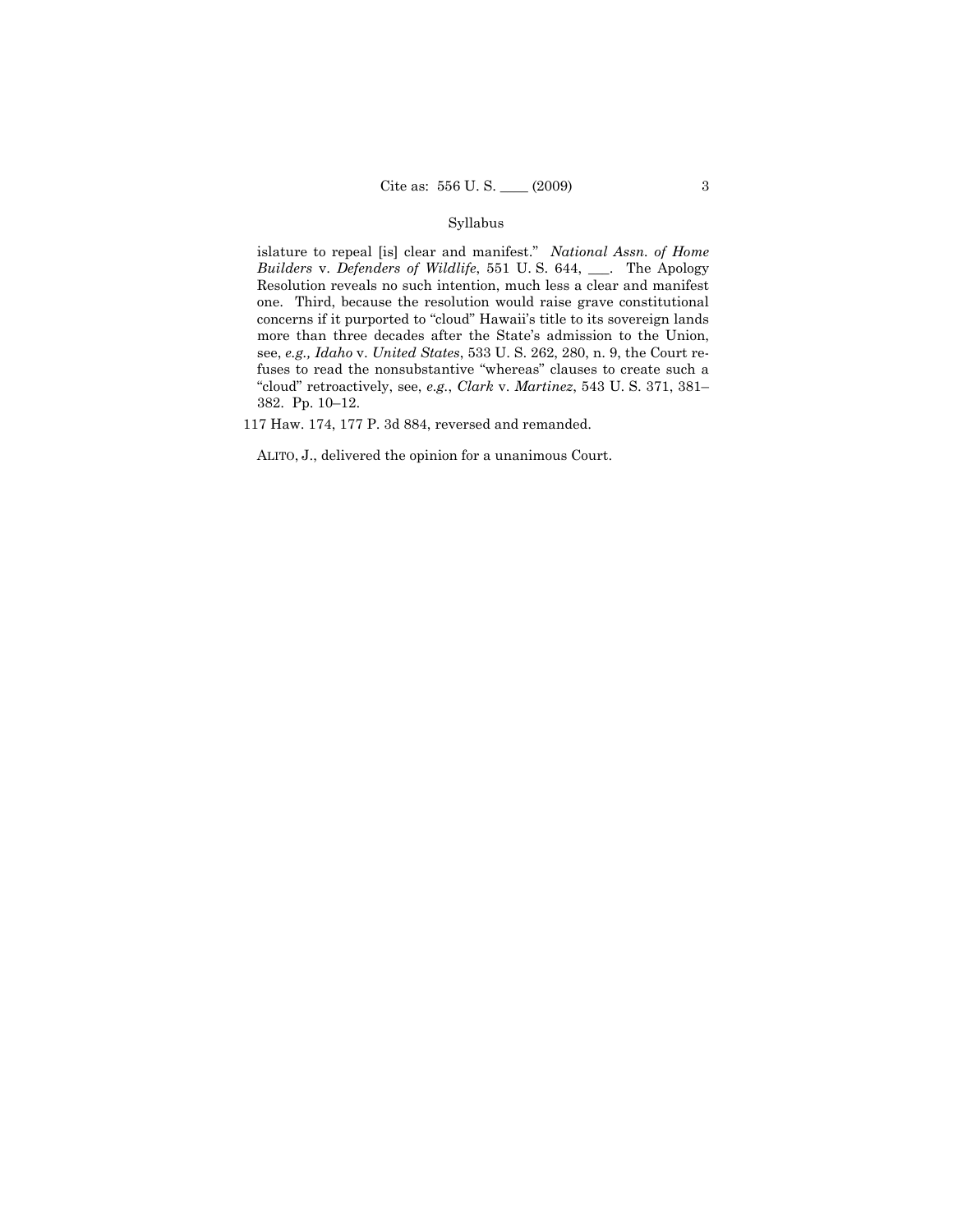NOTICE: This opinion is subject to formal revision before publication in the preliminary print of the United States Reports. Readers are requested to notify the Reporter of Decisions, Supreme Court of the United States, Washington, D. C. 20543, of any typographical or other formal errors, in order that corrections may be made before the preliminary print goes to press.

## $\frac{1}{2}$  ,  $\frac{1}{2}$  ,  $\frac{1}{2}$  ,  $\frac{1}{2}$  ,  $\frac{1}{2}$  ,  $\frac{1}{2}$  ,  $\frac{1}{2}$ **SUPREME COURT OF THE UNITED STATES**

#### $\frac{1}{2}$  ,  $\frac{1}{2}$  ,  $\frac{1}{2}$  ,  $\frac{1}{2}$  ,  $\frac{1}{2}$  ,  $\frac{1}{2}$ No. 07–1372

## HAWAII, ET AL., PETITIONERS *v.* OFFICE OF HAWAIIAN AFFAIRS ET AL.

## ON WRIT OF CERTIORARI TO THE SUPREME COURT OF HAWAII

## [March 31, 2009]

## JUSTICE ALITO delivered the opinion of the Court.

This case presents the question whether Congress stripped the State of Hawaii of its authority to alienate its sovereign territory by passing a joint resolution to apologize for the role that the United States played in overthrowing the Hawaiian monarchy in the late 19th century. Relying on Congress' joint resolution, the Supreme Court of Hawaii permanently enjoined the State from alienating certain of its lands, pending resolution of native Hawaiians' land claims that the court described as "unrelinquished." We reverse.

## I A

In 1893, "[a] so-called Committee of Safety, a group of professionals and businessmen, with the active assistance of John Stevens, the United States Minister to Hawaii, acting with the United States Armed Forces, replaced the [Hawaiian] monarchy with a provisional government." *Rice* v. *Cayetano*, 528 U. S. 495, 504–505 (2000). "That government sought annexation by the United States," *id.*, at 505, which the United States granted, see Joint Resolution to Provide for Annexing the Hawaiian Islands to the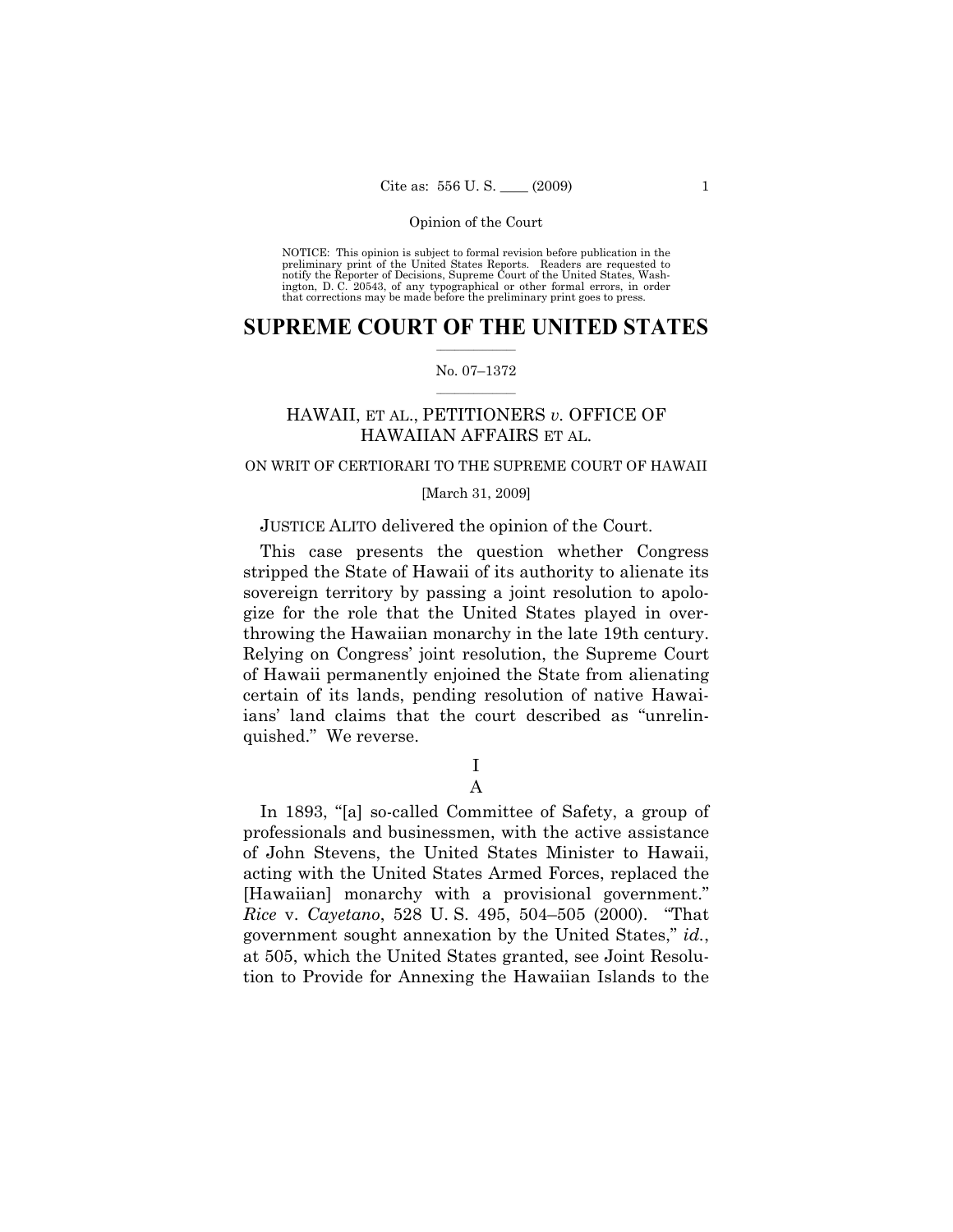United States, No. 55, 30 Stat. 750 (hereinafter Newlands Resolution). Pursuant to the Newlands Resolution, the Republic of Hawaii "cede[d] absolutely and without reserve to the United States of America all rights of sovereignty of whatsoever kind" and further "cede[d] and transfer[red] to the United States the absolute fee and ownership of all public, Government, or Crown lands, public buildings or edifices, ports, harbors, military equipment, and all other public property of every kind and description belonging to the Government of the Hawaiian Islands, together with every right and appurtenance thereunto appertaining" (hereinafter ceded lands).1 *Ibid.*  The Newlands Resolution further provided that all "property and rights" in the ceded lands "are vested in the United States of America." *Ibid.* 

Two years later, Congress established a government for the Territory of Hawaii. See Act of Apr. 30, 1900, ch. 339, 31 Stat. 141 (hereinafter Organic Act). The Organic Act reiterated the Newlands Resolution and made clear that the new Territory consisted of the land that the United States acquired in "absolute fee" under that resolution. See §2, *ibid.* The Organic Act further provided:

"[T]he portion of the public domain heretofore known as Crown land is hereby declared to have been, on [the effective date of the Newlands Resolution], and prior thereto, the property of the Hawaiian government, and to be free and clear from any trust of or concerning the same, and from all claim of any nature whatsoever, upon the rents, issues, and profits thereof. It shall be subject to alienation and other uses as may be provided by law." §99, *id.*, at 161; see also §91, *id.*, at 159.

<sup>&</sup>lt;sup>1</sup>"Crown lands" were lands formerly held by the Hawaiian monarchy. "Public" and "Government" lands were other lands held by the Hawaiian government.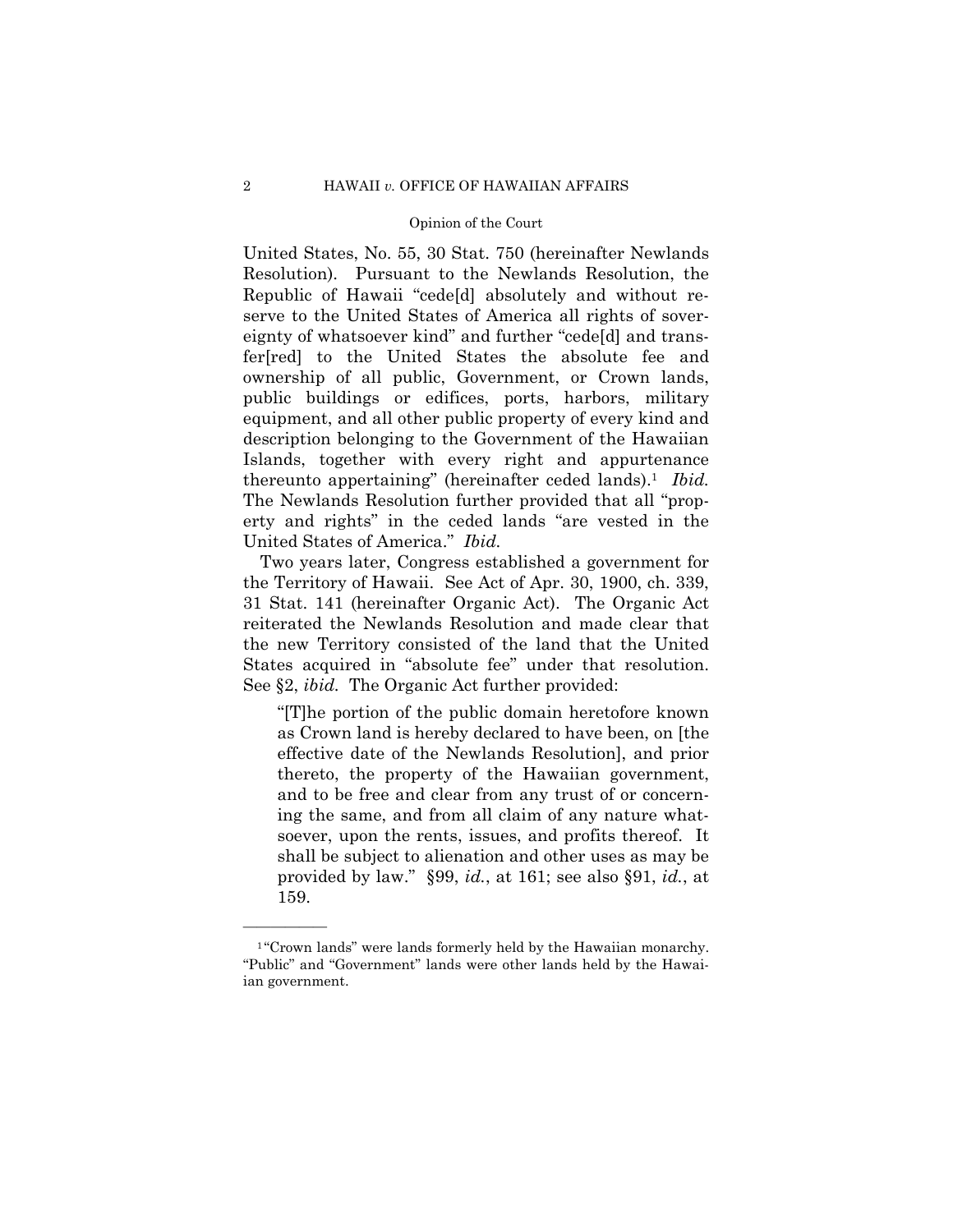In 1959, Congress admitted Hawaii to the Union. See Pub. L. 86–3, 73 Stat. 4 (hereinafter Admission Act). Under the Admission Act, with exceptions not relevant here, "the United States grant[ed] to the State of Hawaii, effective upon its admission into the Union, the United States' title to all the public lands and other public property within the boundaries of the State of Hawaii, title to which is held by the United States immediately prior to its admission into the Union." §5(b), *id.*, at 5. These lands, "together with the proceeds from the sale or other disposition of [these] lands and the income therefrom, shall be held by [the] State as a public trust" to promote various public purposes, including supporting public education, bettering conditions of Native Hawaiians, developing home ownership, making public improvements, and providing lands for public use. §5(f), *id.*, at 6. Hawaii state law also authorizes the State to use or sell the ceded lands, provided that the proceeds are held in trust for the benefit of the citizens of Hawaii. See, *e.g.*, Haw. Rev. Stat. §§171–45, 171–18 (1993).

In 1993, Congress enacted a joint resolution "to acknowledge the historic significance of the illegal overthrow of the Kingdom of Hawaii, to express its deep regret to the Native Hawaiian people, and to support the reconciliation efforts of the State of Hawaii and the United Church of Christ with Native Hawaiians." Joint Resolution to Acknowledge the 100th Anniversary of the January 17, 1893 Overthrow of the Kingdom of Hawaii, Pub. L. 103–150, 107 Stat. 1510, 1513 (hereinafter Apology Resolution). In a series of the preambular "whereas" clauses, Congress made various observations about Hawaii's history. For example, the Apology Resolution states that "the indigenous Hawaiian people never directly relinquished their claims . . . over their national lands to the United States" and that "the health and well-being of the Native Hawaiian people is intrinsically tied to their deep feelings and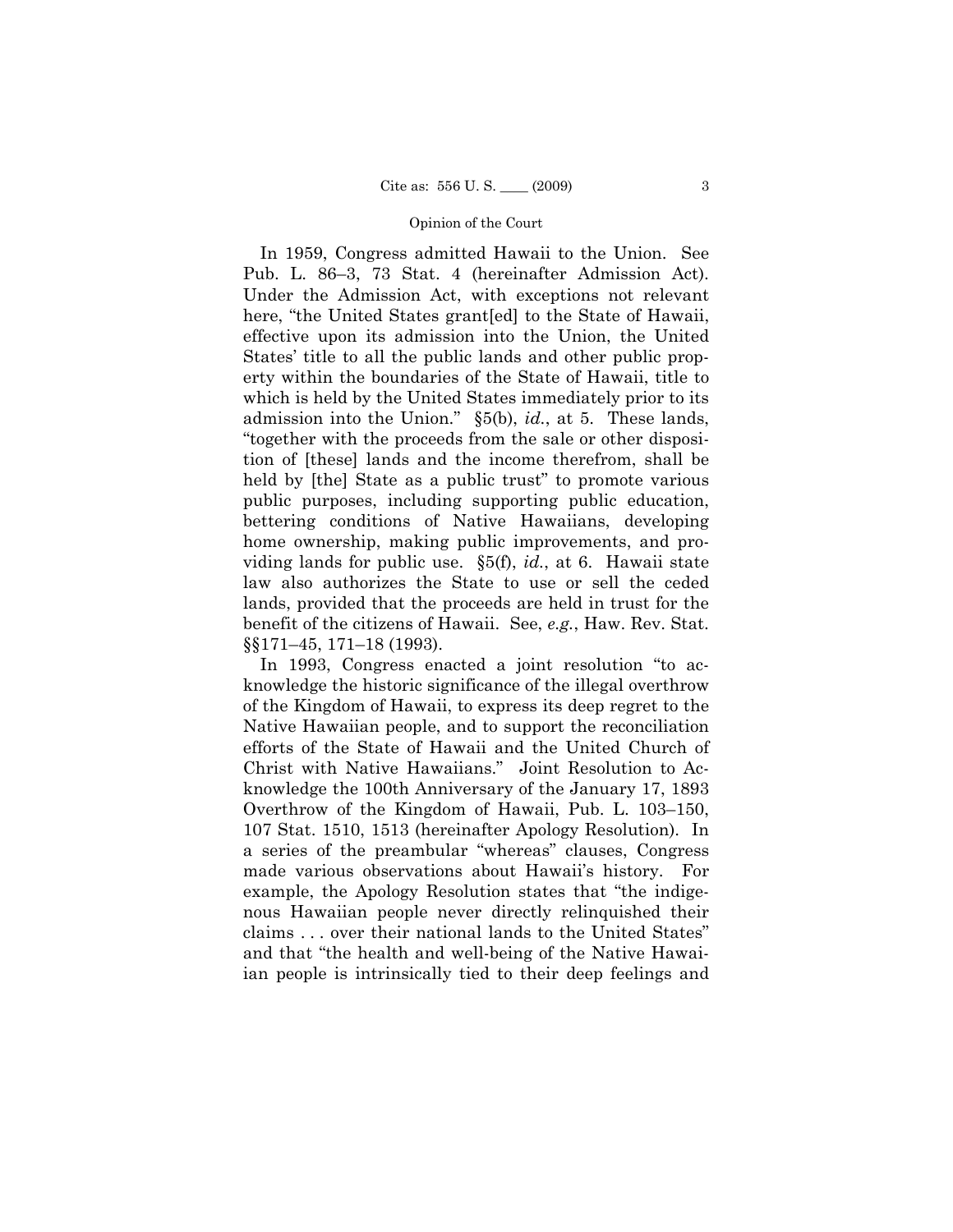attachment to the land." *Id*., at 1512. In the same vein, the resolution's only substantive section—entitled "Acknowledgement and Apology"—states that Congress:

"(1) . . . acknowledges the historical significance of this event which resulted in the suppression of the inherent sovereignty of the Native Hawaiian people;

"(2) recognizes and commends efforts of reconciliation initiated by the State of Hawaii and the United Church of Christ with Native Hawaiians;

"(3) apologizes to Native Hawaiians on behalf of the people of the United States for the overthrow of the Kingdom of Hawaii on January 17, 1893 with the participation of agents and citizens of the United States, and the deprivation of the rights of Native Hawaiians to self-determination;

"(4) expresses its commitment to acknowledge the ramifications of the overthrow of the Kingdom of Hawaii, in order to provide a proper foundation for reconciliation between the United States and the Native Hawaiian people; and

"(5) urges the President of the United States to also acknowledge the ramifications of the overthrow of the Kingdom of Hawaii and to support reconciliation efforts between the United States and the Native Hawaiian people." *Id.*, at 1513.

Finally, §3 of the Apology Resolution states that "Nothing in this Joint Resolution is intended to serve as a settlement of any claims against the United States." *Id*., at 1514.

This suit involves a tract of former crown land on Maui, now known as the "Leiali'i parcel," that was ceded in "absolute fee" to the United States at annexation and has been held by the State since 1959 as part of the trust

B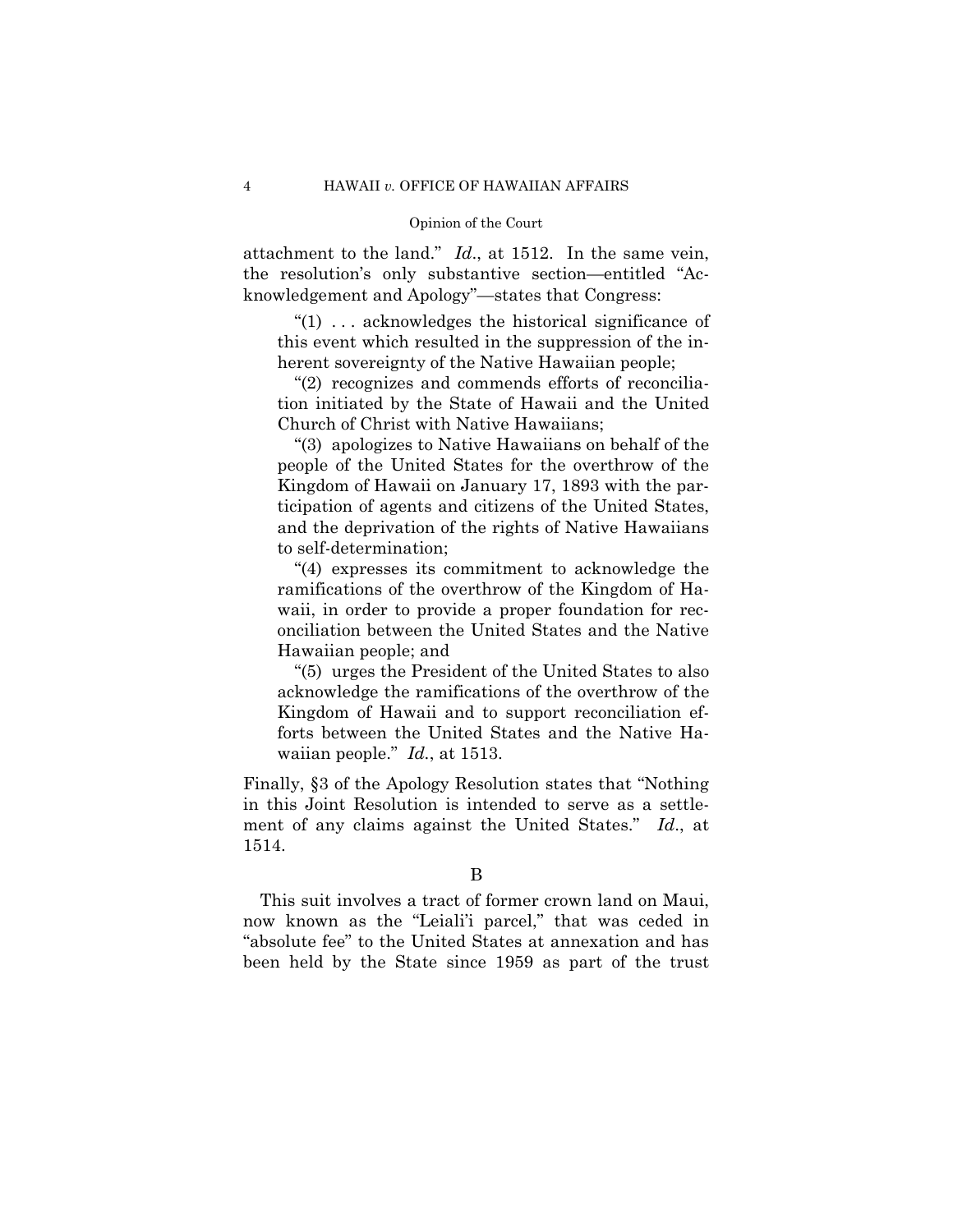established by §5(f) of the Admission Act. The Housing Finance and Development Corporation (HFDC)—Hawaii's affordable housing agency—received approval to remove the Leiali'i parcel from the §5(f) trust and redevelop it. In order to transfer the Leiali'i parcel out of the public trust, HFDC was required to compensate respondent Office of Hawaiian Affairs (OHA), which was established to receive and manage funds from the use or sale of the ceded lands for the benefit of native Hawaiians. Haw. Const., Art. XII, §§4–6.

In this case, however, OHA demanded more than monetary compensation. Relying on the Apology Resolution, respondent OHA demanded that HFDC include a disclaimer preserving any native Hawaiian claims to ownership of lands transferred from the public trust for redevelopment. HFDC declined to include the requested disclaimer because "to do so would place a cloud on title, rendering title insurance unavailable." App. to Pet. for Cert. 207a.

Again relying on the Apology Resolution, respondents then sued the State, its Governor, HFDC (since renamed), and its officials. Respondents sought "to enjoin the defendants from selling or otherwise transferring the Leiali'i parcel to third parties and selling or otherwise transferring to third parties any of the ceded lands in general until a determination of the native Hawaiians' claims to the ceded lands is made." *Office of Hawaiian Affairs* v. *Housing and Community Development Corp. of Hawaii*, 117 Haw. 174, 189, 177 P. 3d 884, 899 (2008). Respondents "alleged that an injunction was proper because, in light of the Apology Resolution, any transfer of ceded lands by the State to third-parties would amount to a breach of trust . . . ." *Id.*, at 188, 177 P. 3d, at 898.

The state trial court entered judgment against respondents, but the Supreme Court of Hawaii vacated the lower court's ruling. Relying on a "plain reading of the Apology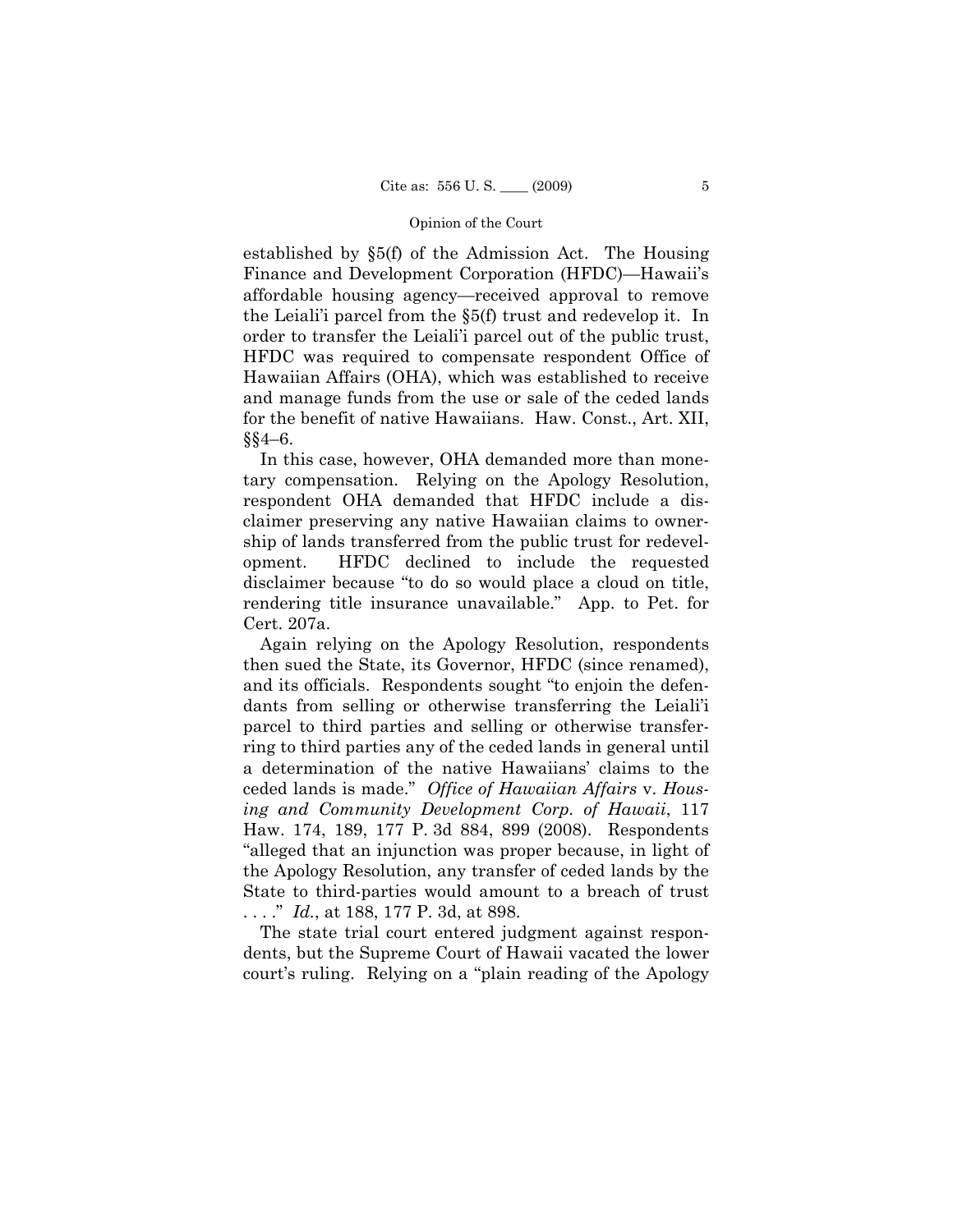#### 6 HAWAII *v.* OFFICE OF HAWAIIAN AFFAIRS

#### Opinion of the Court

Resolution," which "dictate[d]" its conclusion, *id.*, at 212, 177 P. 3d, at 988, the State Supreme Court ordered "an injunction against the defendants from selling or otherwise transferring to third parties (1) the Leiali'i parcel and (2) any other ceded lands from the public lands trust until the claims of the native Hawaiians to the ceded lands have been resolved," *id.*, at 218, 177 P. 3d, at 928. In doing so, the court rejected petitioners' argument that "the State has the undoubted and explicit power to sell ceded lands pursuant to the terms of the Admission Act and pursuant to state law." *Id.*, at 211, 177 P. 3d, at 920 (internal quotation marks and alterations omitted). We granted certiorari. 555 U. S. \_\_\_ (2008).

II

Before turning to the merits, we first must address our jurisdiction. According to respondents, the Supreme Court of Hawaii "merely held that, in light of the ongoing reconciliation process, the sale of ceded lands would constitute a breach of the State's fiduciary duty to Native Hawaiians *under state law*." Brief for Respondents 17. Because respondents believe that this case does not raise a federal question, they urge us to dismiss for lack of jurisdiction.

Although respondents dwell at length on that argument, see *id.*, at 19–34, we need not tarry long to reject it. This Court has jurisdiction whenever "a state court decision fairly appears to rest primarily on federal law, or to be interwoven with the federal law, and when the adequacy and independence of any possible state law ground is not clear from the face of the opinion." *Michigan* v. *Long*, 463 U. S. 1032, 1040–1041 (1983). Far from providing a "plain statement" that its decision rested on state law, *id.*, at 1041, the State Supreme Court plainly held that its decision was "dictate[d]" by federal law—in particular, the Apology Resolution, see 117 Haw., at 212, 177 P. 3d, at 922. Indeed, the court explained that the Apology Resolu-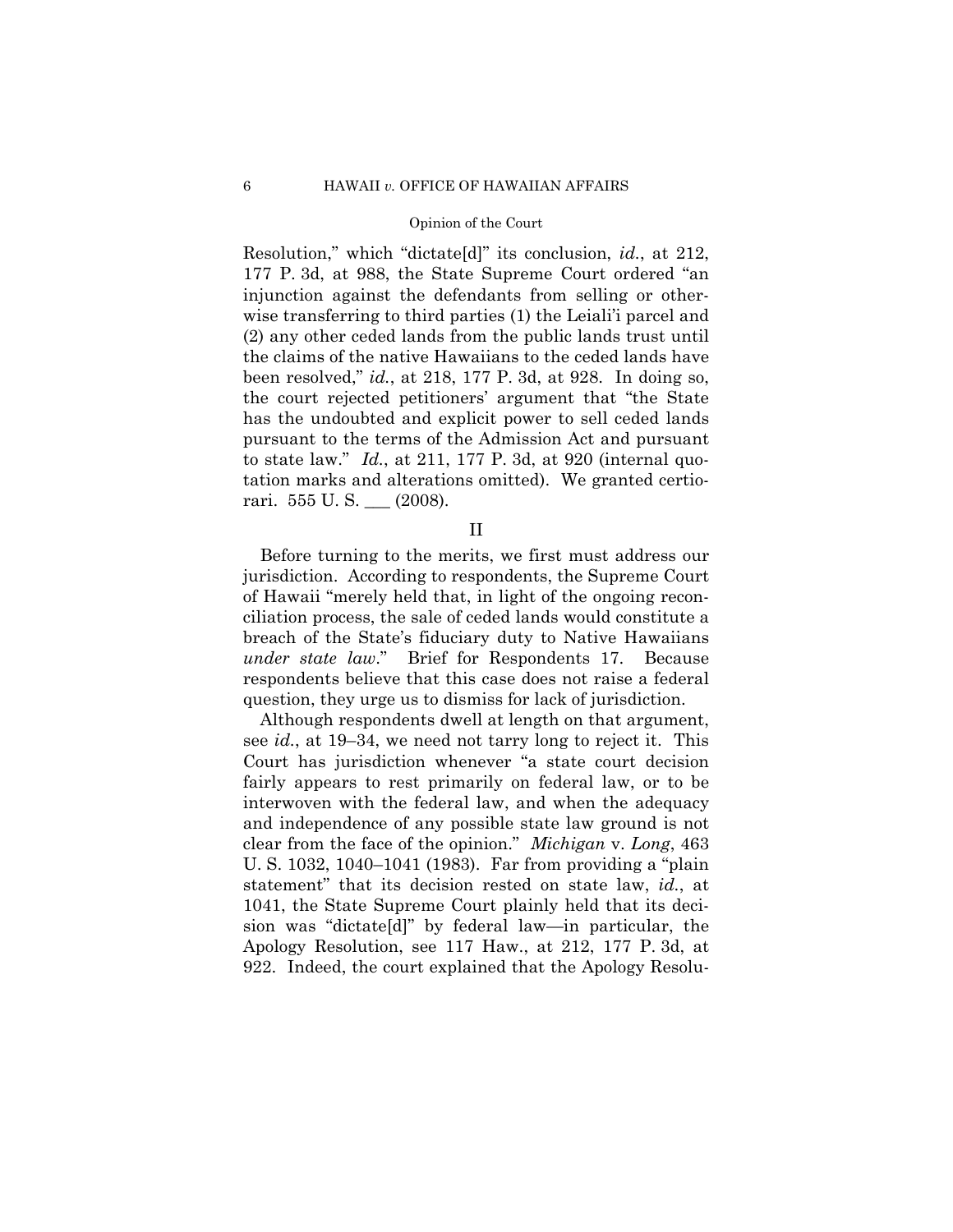tion lies "[a]t the heart of [respondents'] claims," that respondents' "current claim for injunctive relief is . . . based largely upon the Apology Resolution," and that respondents' arguments presuppose that the Apology Resolution "changed the legal landscape and restructured the rights and obligations of the State." *Id.*, at 189–190, 177 P. 3d, at 899–900 (internal quotation marks omitted). The court noted that "[t]he primary question before this court on appeal is whether, in light of the Apology Resolution, this court should *issue an injunction*" against sale of the trust lands, *id.*, at 210, 177 P. 3d, at 920, and it concluded, "[b]ased on a plain reading" of the Apology Resolution, that "Congress has clearly recognized that the native Hawaiian people have unrelinquished claims over the ceded lands," *id.*, at 191, 177 P. 3d, at 901.

Based on these and the remainder of the State Supreme Court's 77 references to the Apology Resolution, we have no doubt that the decision below rested on federal law.2 We are therefore satisfied that this Court has jurisdiction. See 28 U. S. C. §1257.

#### III

Turning to the merits, we must decide whether the Apology Resolution "strips Hawaii of its sovereign authority to sell, exchange, or transfer" (Pet. for Cert. i) the lands

<sup>2</sup>Respondents argue that the Supreme Court of Hawaii relied on the Apology Resolution "simply to support its factual determination that Native Hawaiians have unresolved claims to the ceded lands." Brief for Respondents 21. Regardless of its factual determinations, however, the lower court's *legal* conclusions were, at the very least, "interwoven with the federal law." *Michigan* v. *Long*, 463 U. S. 1032, 1040 (1983). See *Office of Hawaiian Affairs* v. *Housing and Community Development Corp. of Hawaii*, 117 Haw. 174, 217, 218, 177 P. 3d 884, 927, 928 (2008) ("hold[ing]" that respondents' legal claim "arose" only when "the Apology Resolution was signed into law on November 23, 1993"); *id.*, at 211, n. 25, 177 P. 3d, at 921, n. 25 (emphasizing that "our holding is grounded in Hawai'i and federal law"). See also n. 4, *infra*.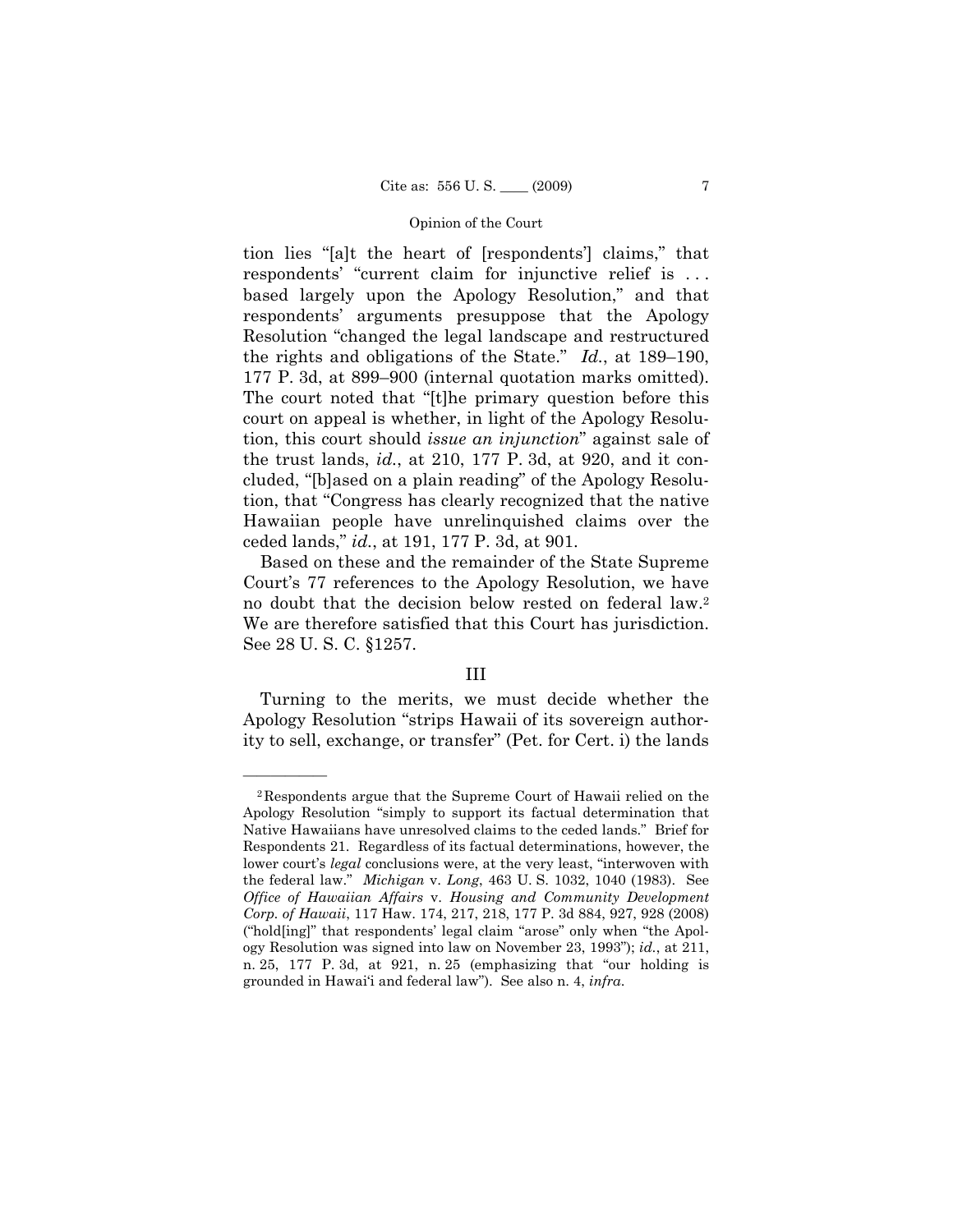that the United States held in "absolute fee" (30 Stat. 750) and "grant[ed] to the State of Hawaii, effective upon its admission into the Union" (73 Stat. 5). We conclude that the Apology Resolution has no such effect.

## A

"We begin, as always, with the text of the statute." *Permanent Mission of India to United Nations* v. *City of New York*, 551 U. S. 193, 197 (2007). The Apology Resolution contains two substantive provisions. See 107 Stat. 1513–1514. Neither justifies the judgment below.

The resolution's first substantive provision uses six verbs, all of which are conciliatory or precatory. Specifically, Congress "acknowledge[d] the historical significance" of the Hawaiian monarchy's overthrow, "recognize[d] and commend[ed] efforts of reconciliation" with native Hawaiians, "apologize[d] to [n]ative Hawaiians" for the monarchy's overthrow, "expresse[d] [Congress's] commitment to acknowledge the ramifications of the overthrow," and "urge[d] the President of the United States to also acknowledge the ramifications of the overthrow . . . ." §1. Such terms are not the kind that Congress uses to create substantive rights—especially those that are enforceable against the cosovereign States. See, *e.g.*, *Pennhurst State School and Hospital* v. *Halderman*, 451 U. S. 1, 17–18 (1981).3

<sup>3</sup>The Apology Resolution's operative provisions thus stand in sharp contrast with those of other "apologies," which Congress intended to have substantive effect. See, *e.g.*, Civil Liberties Act of 1988, 102 Stat. 903, 50 U. S. C. App. §1989 (2000 ed.) (acknowledging and apologizing "for the evacuation, relocation and internment" of Japanese citizens during World War II and providing \$20,000 in restitution to each eligible individual); Radiation Exposure Compensation Act, 104 Stat. 920, notes following 42 U. S. C. §2210 (2000 ed. and Supp. V) ("apologiz[ing] on behalf of the Nation . . . for the hardships" endured by those exposed to radiation from above-ground nuclear testing facilities and providing \$100,000 in compensation to each eligible individual).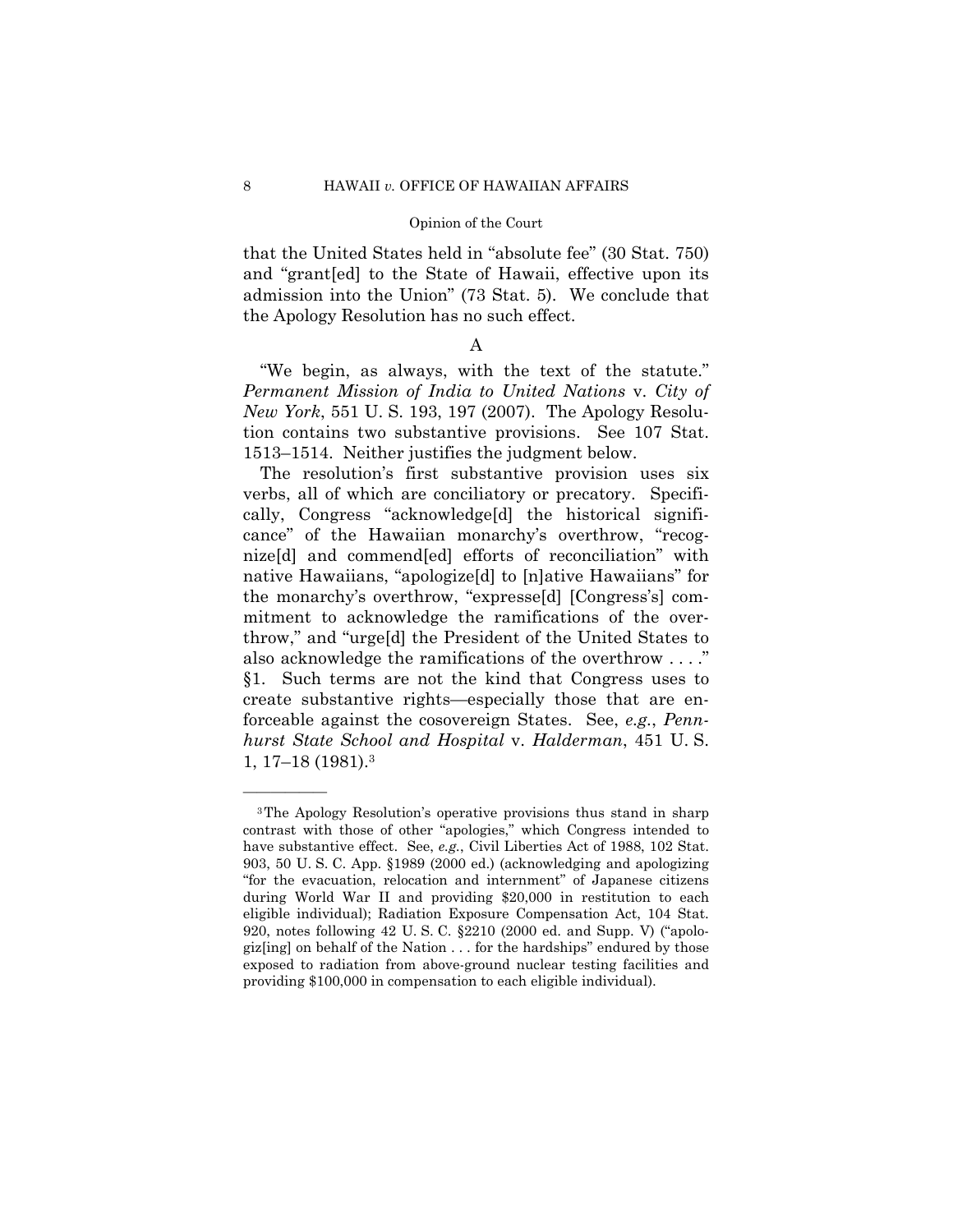The Apology Resolution's second and final substantive provision is a disclaimer, which provides: "Nothing in this Joint Resolution is intended to serve as a settlement of any claims against the United States." §3. By its terms, §3 speaks only to those who may or may not have "claims *against the United States*." The court below, however, held that the only way to save §3 from superfluity is to construe it as a congressional recognition—and preservation—of claims *against Hawaii* and as "the *foundation* (or starting point) for reconciliation" between the State and native Hawaiians. 117 Haw., at 192, 177 P. 3d, at 902.

"We must have regard to all the words used by Congress, and as far as possible give effect to them," *Louisville & Nashville R. Co.* v. *Mottley*, 219 U. S. 467, 475 (1911), but that maxim is not a judicial license to turn an irrelevant statutory provision into a relevant one. And we know of no justification for turning an express disclaimer of claims against one sovereign into an affirmative recognition of claims against another.4 Cf. *Pacific Bell Telephone Co.* v. *linkLine Communications, Inc.*, 555 U. S. \_\_\_, \_\_\_

<sup>4</sup>The court below held that respondents "prevailed on the merits" by showing that "Congress has clearly recognized that the native Hawaiian people have unrelinquished claims over the ceded lands, which were taken without consent or compensation and which the native Hawaiian people are determined to preserve, develop, and transmit to future generations." 117 Haw., at 212, 177 P. 3d, at 922. And it further held that petitioners failed to show that the State has the "power to sell ceded lands pursuant to the terms of the Admission Act." *Id.*, at 211, 177 P. 3d, at 921 (internal quotation marks and alterations omitted). Respondents now insist, however, that their claims are "nonjusticiable" to the extent that they are grounded on "broader moral and political" bases. Brief for Respondents 18. No matter how respondents characterize their claims, it is undeniable that they have asserted title to the ceded lands throughout this litigation, see *id.*, at 40, n. 15 (conceding the point), and it is undeniable that the Supreme Court of Hawaii relied on those claims in issuing an injunction, which is a legal (and hence justiciable) remedy—not a moral, political, or nonjusticiable one.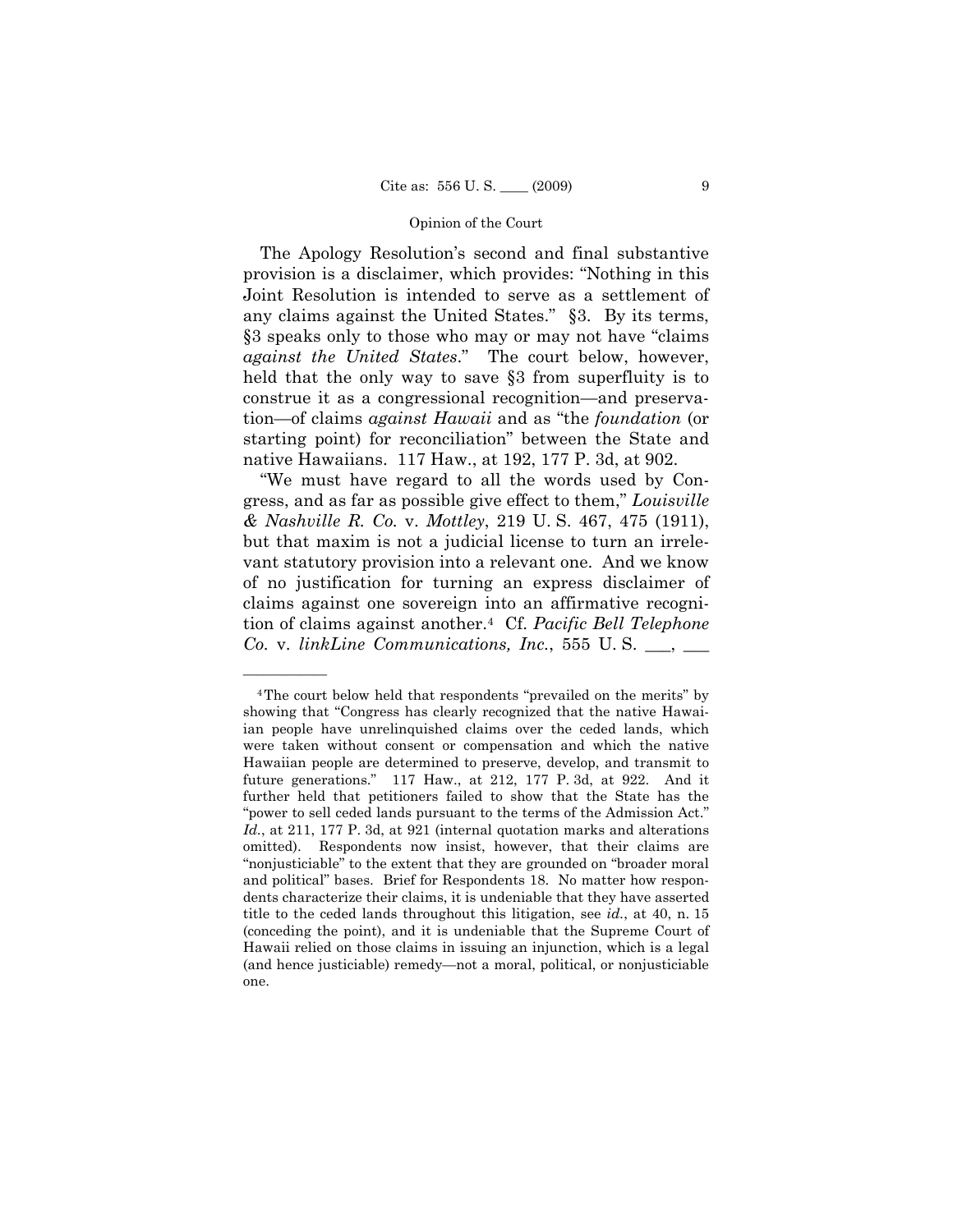(2009) (slip op., at 17) ("Two wrong claims do not make one that is right"). The Supreme Court of Hawaii erred in reading §3 as recognizing claims inconsistent with the title held in "absolute fee" by the United States (30 Stat. 750) and conveyed to the State of Hawaii at statehood. See *supra*, at 2–3.

B

Rather than focusing on the operative words of the law, the court below directed its attention to the 37 "whereas" clauses that preface the Apology Resolution. See 107 Stat. 1510–1513. "Based on a plain reading of" the "whereas" clauses, the Supreme Court of Hawaii held that "Congress has clearly recognized that the native Hawaiian people have unrelinquished claims over the ceded lands." 117 Haw., at 191, 177 P. 3d, at 901. That conclusion is wrong for at least three reasons.

First, "whereas" clauses like those in the Apology Resolution cannot bear the weight that the lower court placed on them. As we recently explained in a different context, "where the text of a clause itself indicates that it does not have operative effect, such as 'whereas' clauses in federal legislation . . . , a court has no license to make it do what it was not designed to do." *District of Columbia* v. *Heller*, 554 U. S. \_\_\_, \_\_\_, n. 3 (2008) (slip op., at 4, n. 3). See also *Yazoo & Mississippi Valley R. Co.* v. *Thomas*, 132 U. S. 174, 188 (1889) ("[A]s the preamble is no part of the act, and cannot enlarge or confer powers, nor control the words of the act, unless they are doubtful or ambiguous, the necessity of resorting to it to assist in ascertaining the true intent and meaning of the legislature is in itself fatal to the claim set up").

Second, even if the "whereas" clauses had some legal effect, they did not "chang[e] the legal landscape and restructur[e] the rights and obligations of the State." 117 Haw., at 190, 177 P. 3d, at 900. As we have emphasized,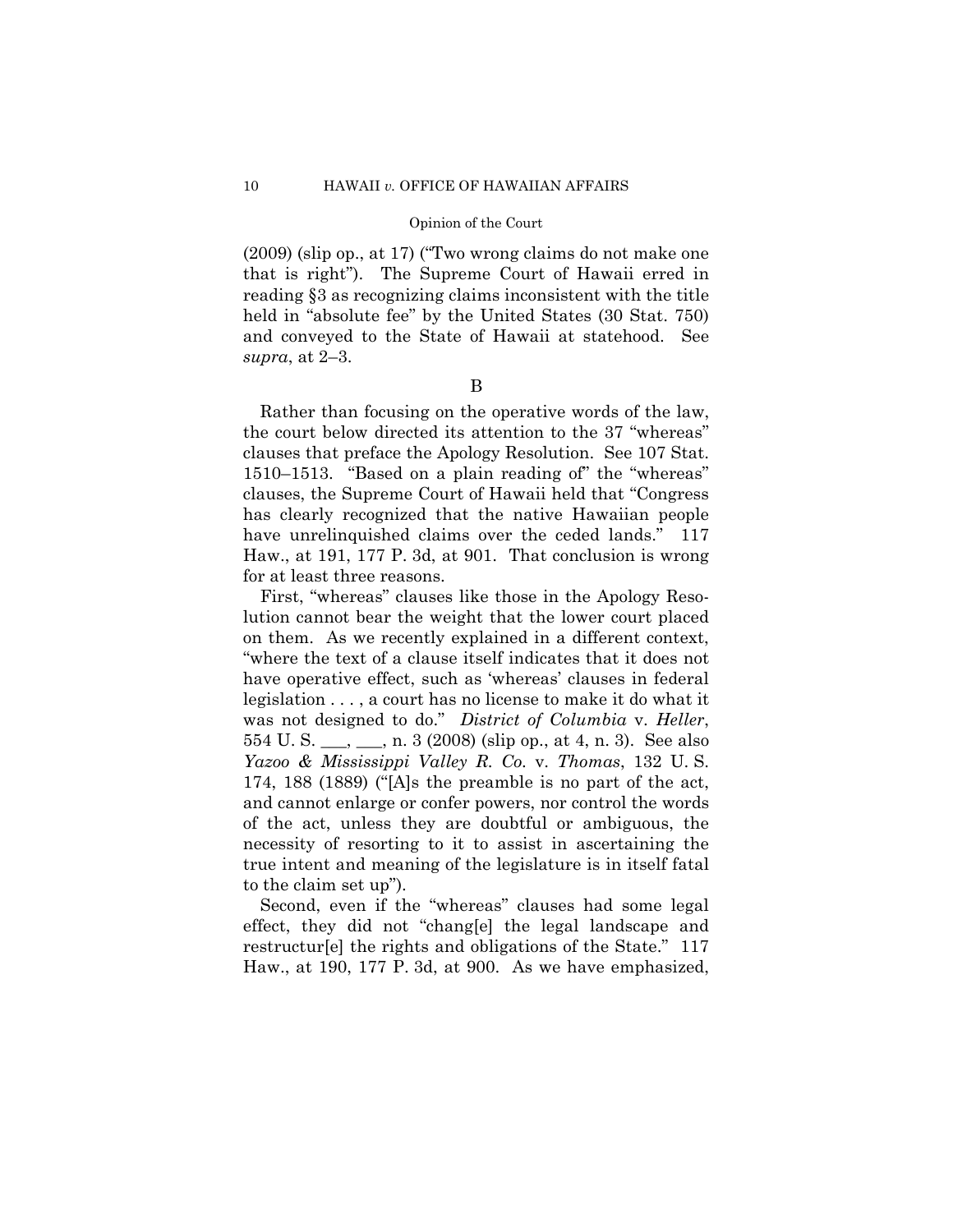"repeals by implication are not favored and will not be presumed unless the intention of the legislature to repeal [is] clear and manifest." *National Assn. of Home Builders*  v. *Defenders of Wildlife*, 551 U. S. 644, 662 (2007) (internal quotation marks omitted). The Apology Resolution reveals no indication—much less a "clear and manifest" one—that Congress intended to amend or repeal the State's rights and obligations under Admission Act (or any other federal law); nor does the Apology Resolution reveal any evidence that Congress intended *sub silentio* to "cloud" the title that the United States held in "absolute fee" and transferred to the State in 1959. On that score, we find it telling that even respondent OHA has now abandoned its argument, made below, that "Congress . . . enacted the Apology Resolution and thus . . . change[d]" the Admission Act. App. 114a; see also Tr. of Oral Arg. 31, 37–38.

Third, the Apology Resolution would raise grave constitutional concerns if it purported to "cloud" Hawaii's title to its sovereign lands more than three decades after the State's admission to the Union. We have emphasized that "Congress cannot, after statehood, reserve or convey submerged lands that have already been bestowed upon a State." *Idaho* v. *United States*, 533 U. S. 262, 280, n. 9 (2001) (internal quotation marks and alteration omitted); see also *id.*, at 284 (Rehnquist, C. J., dissenting) ("[T]he consequences of admission are instantaneous, and it ignores the uniquely sovereign character of that event . . . to suggest that subsequent events somehow can diminish what has already been bestowed"). And that proposition applies *a fortiori* where virtually all of the State's public lands—not just its submerged ones—are at stake. In light of those concerns, we must not read the Apology Resolution's nonsubstantive "whereas" clauses to create a retroactive "cloud" on the title that Congress granted to the State of Hawaii in 1959. See, *e.g.*, *Clark* v. *Martinez*, 543 U. S. 371, 381–382 (2005) (the canon of constitutional